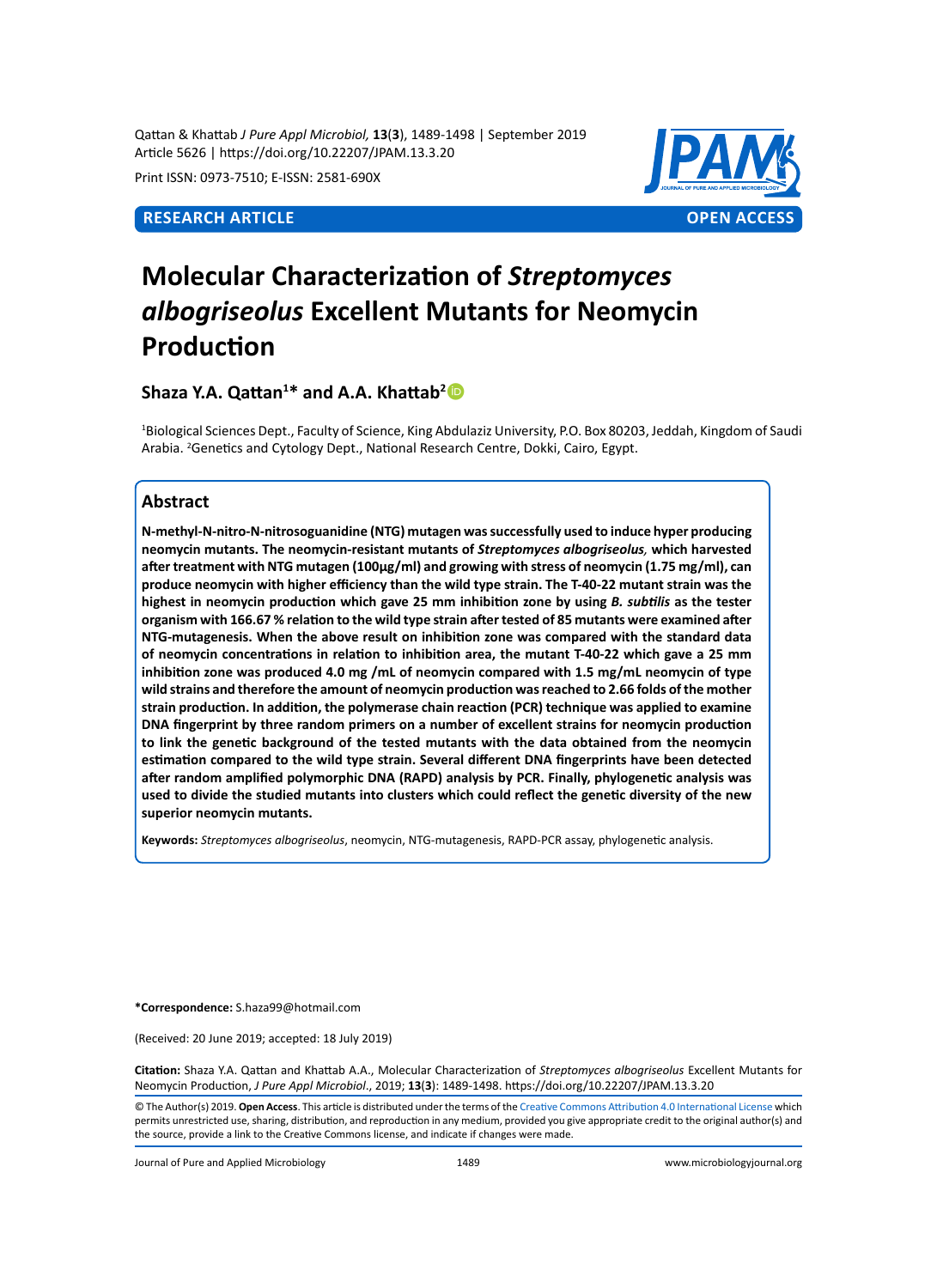#### **Introduction**

It is known that the major role of actinomycetes in the production of antibiotics especially the *Streptomyces* genus. Streptomycetes are a major pool of microbial natural agents, providing a different of antimicrobial and antitumor agents, extensively applied in medical care, animal husbandry, and plant protection (Li and Tan 2017; Niu *et al.* 2017). Neomycin is an aminoglycoside antibiotic first detected from *Streptomyces fradiae* in 1940. Moreover, *Streptornyces albogriseolus,* a Streptomyces species previously reported to produce neomycin (Benedict *et al.*, 1954). Neomycin exhibits higher antibacterial activity than other classical antibiotics, like streptomycin and bacitracin (Waksman and Lechevalier 1949), and is mainly used as a veterinary antibiotic in the livestock husbandry for disease prevention and feed additives. In addition, neomycin could be used as anti-infective and potential antitumor agent for human (Jacela *et al.* 2009; Takahashi and Igarashi 2017; Bottero *et al.* 2013). Neomycin, which is mainly used as the sulphate, is a widely used broad spectrum, water soluble aminoglycoside antibiotic, produced during the fermentation of *Streptomyces fradiae* (Waksman and Lechevalier, 1949). It inhibits the growth of Gram-negative and Gram-positive bacteria. It has a narrow therapeutic range, is potentially toxic, like other aminoglycosides and may cause nephrotoxicity.

In general, the development of the microbial strain is a key in the increase of in amount of antibiotic as a powerful therapeutic biomaterial. Microbial strain improvement is intended to gain certain desirable characteristics for solving a particular problem. In an optimal manner, the microbial strain improvement includes mutation with a very potent mutagen and isolation of resultant mutants. The mutagenic N-Methyl-N-nitro-N-nitrosoguanidine (NTG) agent deserves special indication as a very potent mutagen to produce a large number of mutants (Cerda-Olmedo and Hanawalt, 1967). Many studies have been established to improve the antibiotic production by genetic improvement protocols from different *Streptomyces* species (Jin *et al.*, 2002 a&b; El-Bondkly and Khattab 2004; Khattab and El-Bondkly 2006; Xiang-Jing *et al.*, 2009; El-Sherbini and Khattab, 2018).

The DNA-fingerprinting of the selected strains by random amplified polymorphic DNA (RAPD) technique has been shown to be extremely powerful in determination of genetic relationship between different microbial isolates. The RAPD as ideal to study of genomic polymorphism as pre cited literatures and has been applied to compare intraspecific and interspecific variabilities within the bacterial strains (Williams *et al.,* 1990; Caetono-Anolles 1993; Power 1996; Ikeh 2003). In the present literature use of NTG as mutagen or any mutagenic agents to enhance neomycin production by *Streptomyces albogriseolus* NRRL B-1305 is not reported. Thus, this research was initiated to take advantage of NTG-mutagenesis in *S. albogriseolus* to obtain neomycin overproducing strains. So, the objective of the present study was to induce mutation by NTG and detect this mutation through RAPD techniques in order to improve the production of neomycin using *S. albogriseolus* NRRL B-1305 strain.

# **Materials and Methods**

#### **Microorganism and culturing the microbe**

*Streptomyces albogriseolus* NRRL B-1305 was obtained from Northern Regional Research Laboratories (NRRL), Peoria, IL, USA and used for neomycin production. *Bacillus subtilis* NRRL 543 was used as the test organisms for neomycin assay. This strain was also obtained from similar source. Glucose-yeast extract-malt extract (GYM) agar Glucose, 4.0 g/L, Yeast extract, 4.0 g, Malt extract, 10.0 g, Agar, 12.0 g addition of CaCO $_{_3}$ , 2.0 g/liter, adjust medium to pH 7.2, is advantageous for streptomycetes growth **(**Peter *et al.*, 1991). Inorganic salts-starch was used for neomycin production: starch, 10 g/L;  $(\text{NH}_4)_2\text{SO}_4$ , 2.0 g/L; K2 HPO<sup>4</sup> , 1.0 g/L; MgSO<sup>4</sup> ·7H<sup>2</sup> O, 1.0 g/L; NaCl, 1.0 g/L; CaCO<sub>3</sub>, 2.0 g/L; Trace salts solution 1.0 ml; Agar, 12.0 g g/L. The pH should be 7.2. Trace salts solution: FeSO<sub>4</sub>·7H<sub>2</sub>O, 0.1 g; MnCl<sub>2</sub>·4H<sub>2</sub>O, 0.1 g; ZnSO $_{\mathtt{4}}$ ·7H $_{\mathtt{2}}$ O, 0.1 g distilled water, 100.0 ml (Gause *et al.*, 1957) and the fermentation was continued for 6 days before neomycin determination.

# **Estimation of neomycin productivity**

The neomycin production of each strain was quantified by using *B. subtilis* as the tester on Nutrient agar (NA). After inoculation in the broth production medium for 6 days, the antibiotic productivity was examined for the individual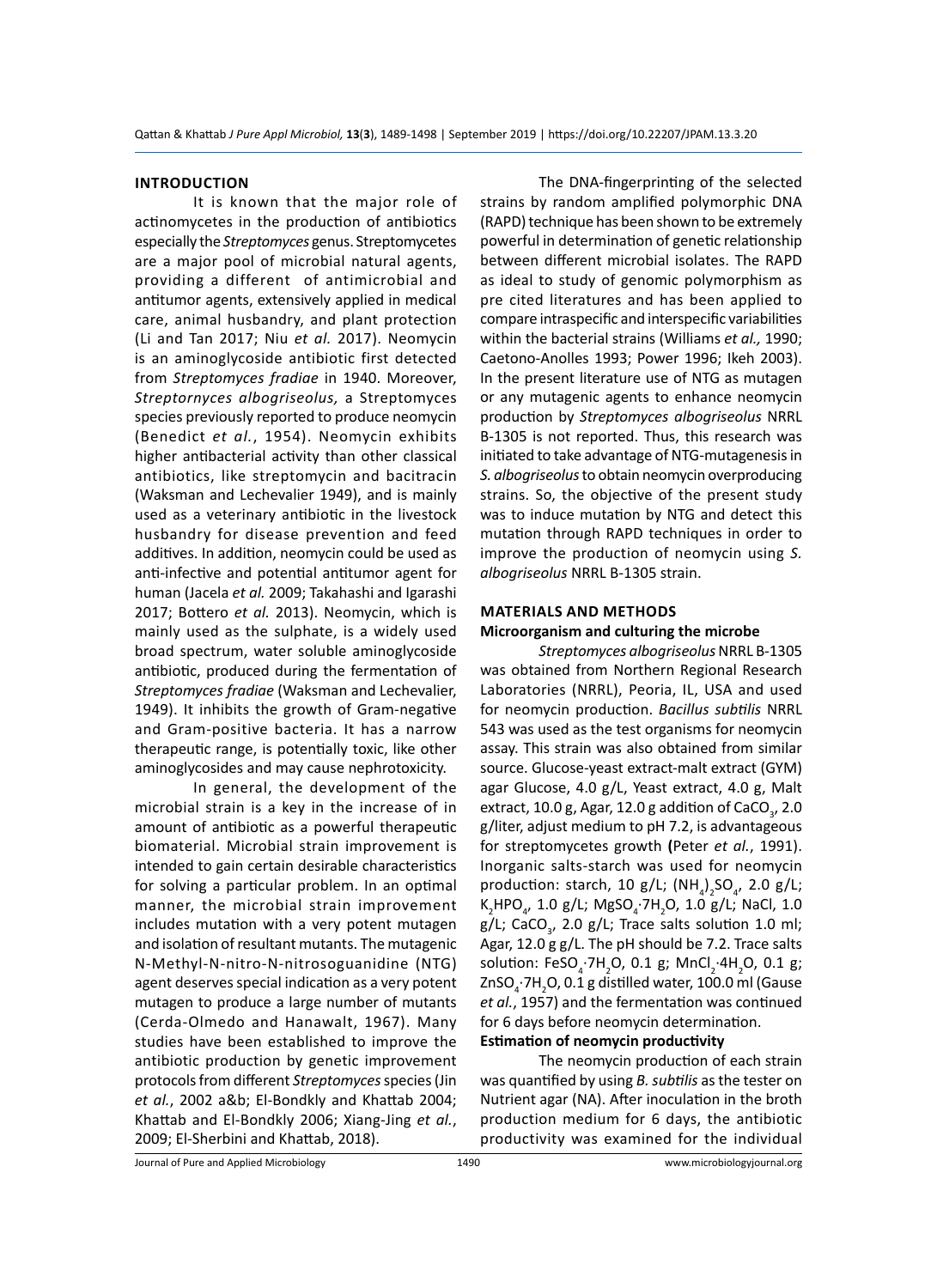strains. The incubated production medium flasks were examined for neomycin yields by a paper disk diffusion method. Standard data for neomycin concentrations was prepared with authentic neomycin (Table 1).

#### **NTG- mutagenesis and isolation of neomycinresistant mutants**

In the potent neomycin-producing mother strain which grown on GYM medium for 5 days, mutation was induced by centrifugation of 5 ml S*. albogriseolus* spores at 8000 rpm for 5 min and suspended in phosphate buffer 0.1 M, pH 7. The bacterial spores were treated with a NTG (100µg / mL) mutagen for 20, 40 and 60 minutes The suspension was then diluted and spread over the surface of the GYM medium with and without neomycin (1.75 mg / mL) to select highly resistant colonies of neomycin. The plates are then incubated for 2 days at 30°C. Developing colonies with high growth rate were transferred on slants for further studies. The resistant mutants with high growth rate were re-cultured on the same medium plates contained neomycin for 2 days at 30°C to confirm their resistance.

#### **Total DNA isolation from mutant strains**

BYF DNA extraction i-genomic Mini Kit, iNtRON Biotechnology Inc., South Korea was used to isolate total DNA from the selected mutants and the wild type strain. The extracted DNA was estimated according to Sambrook *et al*., (1989) through reading the UV-absorbance at 260 and 280 nm using spectrophotometer (Shimadzu model UV-240) to estimate the DNA quantity and purity.

**Table 1.** Diameters of inhibition area with several concentrations of neomycin were used

| Neomycin<br>conc. $(mg/ml)$ | Inhibition area<br>with <i>B. subtilis</i> (mm) |  |
|-----------------------------|-------------------------------------------------|--|
| 0.25                        | 8                                               |  |
| 0.50                        | 10                                              |  |
| 0.75                        | 12                                              |  |
| 1.00                        | 13                                              |  |
| 1.50                        | 15                                              |  |
| 2.00                        | 16                                              |  |
| 2.50                        | 18                                              |  |
| 3.00                        | 20                                              |  |
| 3.50                        | 23                                              |  |
| 4.00                        | 25                                              |  |
| 5.00                        | 26                                              |  |
| 6.00                        | 27                                              |  |

#### **Molecular characterization of some excellent mutants by PCR-RAPD assay**

PCR analysis was done by 2xPCR Master Mix Solution (i-StarTaq), Hot-Start (iNtRON Biotechnology Inc.). Each vial contains all of the necessary reagents, except primer and DNA template, to carry out PCR in a 20µl volume. Three RAPD primers were used in the present study. The first primer (R1) sequence was 5' - CATACC CCCGCCGTT -3'. The second primer (R2) sequence was 5' - GTGTTG TGGTCCACT -3'. The third primer (R3) sequence was 5' - AACCTCCCCCTGACC -3'. All primers were supplied by Operon Technologies Company, Netherlands. To each PCR vial, 15 ng of the used RAPD primer and 80 ng of the purified DNA sample were added. The total volume of the amplification reaction was made to 20µl using sterile distilled water. The amplification protocol was carried out according El-Sherbini and Khattab, (2018). The amplified DNA products from RAPD analysis were electrophoresed on 1.5% agarose gel at consistent 100 volt for about 2 hrs. The different band sizes were determined against Sizer™ -1000 plus DNA Marker (iNtRON Biotechnology Inc.) and the separated bands were stained with 10000X ViSafe Red Gel Stain (Vivantis # SD0103- Malaysia) and the gels were photographed using Gel Documentation System with UV Trans-eliminator. **The genetic distance and phylogenetic relationships of PCR-RAPD assay**

The PCR-RAPD amplification patterns for the three mutants as a result of RAPD application were compared to each other as well as to compare them with the wild type strain of *S. albogriseolus.* DNA fragments were recorded as a binary data, where (1) means presence and (0) means absence of the band. The genetic distance and the phylogenetic relationships were calculated according to (Lynch, 1990; Hammer *et al.*, 2001).

#### **Results and discussion**

### **Effect of NTG mutagenesis on** *Streptomyces albogriseolus* **spores**

The *Streptomyces albogriseolus* spores suspension was exposed to 100 µg/ml of NTGmutagen for different periods (20, 40 and 60 minutes) and then diluted and overlaid on the GYM medium. Each single colony which appeared on the GYM plates after mutagen treatment was tested on both the GYM and the GYM supplemented with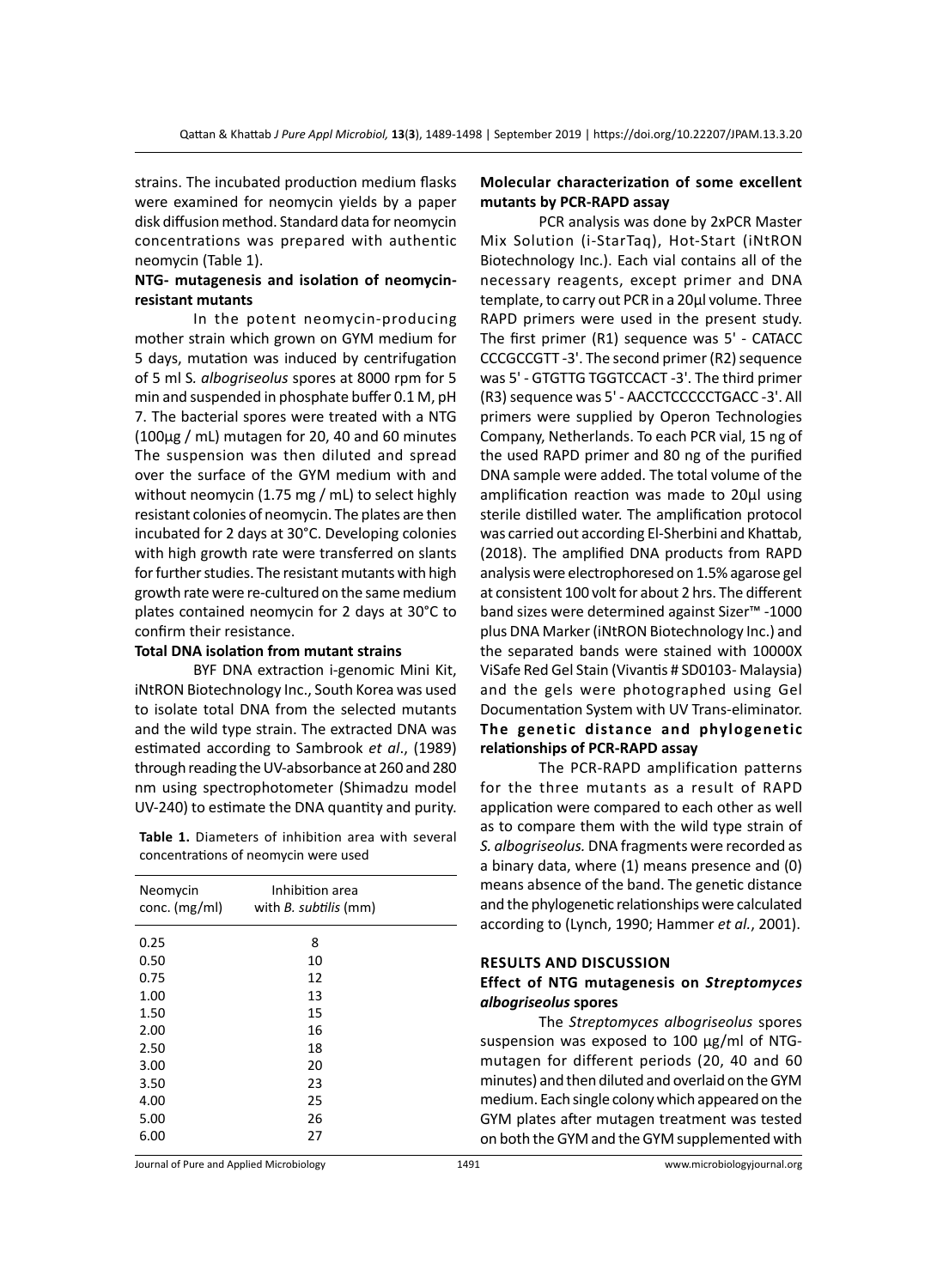1.75 mg/ml of neomycin by incubating them at 30°C. Then, the isolates which were able to grow on GYM plates supplemented with 1.75 mg/ml of neomycin were considered as resistant mutants. It was found that the number of resistant mutants increased with the increase of the exposure time up to 40 min and decreased sharply with the 60 min exposure time. i.e., it was 39 mutants for 20 min. exposure, 31 mutants for 40 min. and 15 mutants for 60 min (Table 2). It was also found that the survival percentages were decreased with the increase of the NTG- exposure time i.e., it was 16.87% for 20 min. and decreased drastically to reach 5.11 and 3.86% after 40 and 60 min of NTG-mutagenesis, respectively. From about 556 colonies obtained after NTG-mutagenesis, 85 mutants showed a desired resistance towards

**Table 2.** Action of NTG on spores' survival of *S. albogriseolus* NRRL B-1305

| Expose<br>time<br>(min) | No. of viable<br>colonies<br>and $%$ |       |     | Neomycin resistant<br>mutants at<br>$1.75$ mg/ml |
|-------------------------|--------------------------------------|-------|-----|--------------------------------------------------|
|                         | ℅<br>No.                             |       | No. | %                                                |
| ი                       | 2152                                 | 00.00 | n   | 00.00                                            |
| 20                      | 363                                  | 16.87 | 39  | 10.74                                            |
| 40                      | 110                                  | 5.11  | 31  | 28.18                                            |
| 60                      | 3.86<br>83                           |       | 15  | 18.07                                            |

neomycin. The results obtained were indicated that the survival rate had decreased by increasing the NTG exposure time. This decrease in survival rate might be attributed to damage in nucleic acid and/or defects in other cell components caused by NTG-mutagen. The above data were agreement with those obtained by Yu *et al.*, (2011). They observed that the survival rate in *Streptomyces roseosporus* after exposure to NTG-mutagen was decreased when increased the exposure time and increased NTG concentration from 0.1 to 0.7 mg/L. **Neomycin productivity after NTG mutagenesis**

The mutation produces a change in DNA nucleotide sequence when mutations are induced using mutagenic agents that interact with DNA. Natural mutations are known to be rare compared to induced mutations. Large types of changes in the DNA sequence (base pair substitution, insertion, deletion) are introduced randomly in microbial DNA by applying chemical and physical mutagenic agents. In order to improve the genome of bacterial strains, common mutagenic agents such as ultraviolet rays and alkyl mutagenic agents (EMS and NTG), which usually produce different mutations in bacterial DNA, are used. The microbial mutant strains of are used at the industrial level to extensively promote the production of antibiotics through *Streptomyces* strains.

To test the effect of the NTG mutagenesis on neomycin production, the 85-mutants were evaluated by cultivating these into the fermentation medium for 6 days. Table (3) showed that the mother strain (wild type) gave 15 mm inhibition zone by using *B. subtilis* as the tester organism as shown also in Fig. 1, only two mutants of them showed neomycin at the same produced by the wild type strain, while three mutants produced lesser neomycin than it, 34 mutants of them showed neomycin produced more than the wild type strain, five of them showed neomycin produced up to 1.47 folds or more than that of the wild type strain. The mutant strain N-20-12 gave 23 mm inhibition zone or 1.53 folds of wild strain and considered as the highest neomycin producing strain after 20 min of NTG- induced mutagenesis followed by the mutant strain N-20-32 which gave 22 mm inhibition zone or 1.46 folds higher production in comparison to wild type as shown in Fig. 1.

Furthermore, when tested the thirty one of neomycin resistant mutants obtained after 40 min. of NTG-treatment for neomycin production (Table 4), only one mutant (T-40-5) were produced neomycin lower than that of the wild type strain, 30 mutants of them showed neomycin produced more than the wild type strain, six of them showed



**Fig. 1.** Neomycin production of *S. albogriseolus* NRRL B-1305 (W.T) against superior mutant strains of N-20-12, N-20-32, T-40-29, G-60-12 and T-40-2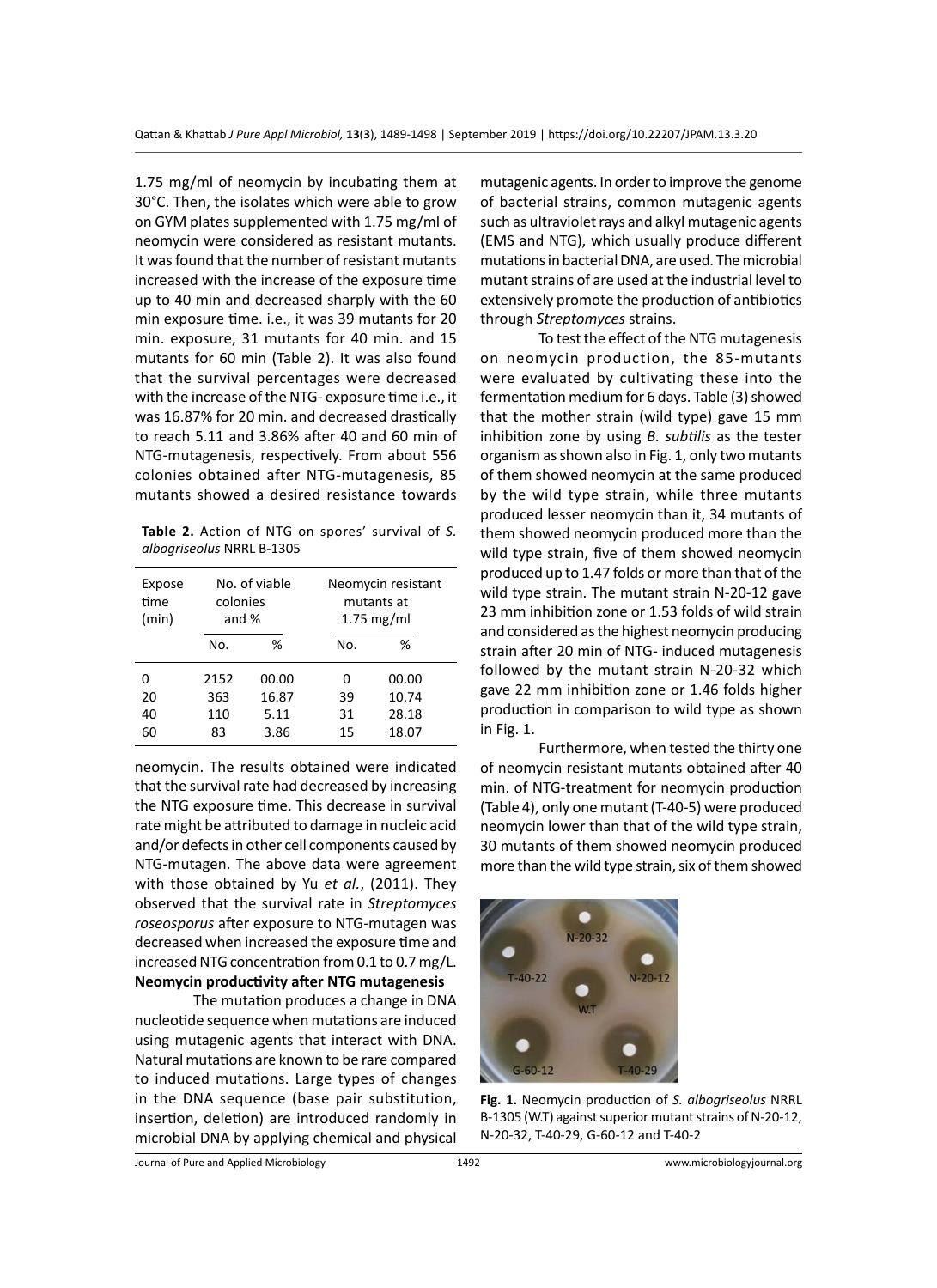neomycin produced up to 1.53 folds or more than that of the wild type strain. The mutant strain T-40-22 which gave 25 mm inhibition zone or 1.66 folds of the wild type production and considered as the highest neomycin producer after 40 min of NTG-mutagenesis. The following highest neomycin producer after 40 min. of NTG-mutagenesis was the mutant strain T-40-29 which gave 24 mm inhibition zone or 1.6 folds of the wild type production as shown also in Fig. 1. No mutants were produced neomycin lower than that of the mother strain after 60 min. of NTG-mutagenesis Table 5. The highest neomycin producer after 60 min. of NTG-mutagenesis was the mutant strain G-60-12 which gave 24 mm inhibition zone or 1.6 folds of the mother strain production as shown also in Figure 1. Meanwhile, the following highest neomycin producer after 40 min. of NTGmutagenesis was the mutant G-60-7 strain which gave 23 mm inhibition zone or 1.53 folds of the wild type production.

The obtained results were agreement with those obtained with Yu *et al.*, (2011). They improved the yield of daptomycin by *Streptomyces roseosporus* after exposure to different concentrations of NTG-mutagen and obtained a mutant strain LC-54-16, which was producing over 5 times higher antibiotic than the wild type strain. Khattab (2011) improved the production of kanamycin by *Streptomyces kanamyceticus* using UV-light and obtained the resistant mutants to 250µg/ml of Kanamycin which produced kanamycin higher than their wild type strain. Furthermore, Lyutskanova *et al.*, (2005) obtained strains with an increased tylosin production by *Streptomyces fradiae* using conventional mutagenesis by UV and/ or NTG and recombinant protoplast fusion technology. Also, Jin *et al.*, (2002 a&b) improved the production of rifamycin B producing strain, *Amycolatopsis mediterranei*, by rational screening after mutagenesis.

### **Molecular characterization of the highest neomycin producing mutants**

Three random primers with three NTG-mutants in comparison of *S. albogriseolus*  NRRL B-1305 (W.T) were applied to detect the molecular variations after NTG-mutagenesis. Fig. (2) exhibited the amplified banding profiles of the selected three NTG-mutants and wild type strain

**Table 3.** Neomycin production of different mutants obtained under 1.75 mg/ml neomycin stress and treatment of *S. albogriseolus* with 100 µg/ml NTG for 20 min

| Strain<br>code | Inhibition<br>area with B.<br>subtilis (mm) | % to wild<br>type strain<br>(W.T) | Strain<br>code | Inhibition<br>area with B.<br>subtilis (mm) | % to W.T |  |
|----------------|---------------------------------------------|-----------------------------------|----------------|---------------------------------------------|----------|--|
| W.T            | 15                                          | 100.00                            | $N-20-20$      | 16                                          | 106.67   |  |
| $N-20-1$       | 18                                          | 120.00                            | $N-20-21$      | 15                                          | 100.00   |  |
| $N-20-2$       | 14                                          | 93.33                             | N-20-22        | 17                                          | 113.33   |  |
| $N-20-3$       | 20                                          | 133.33                            | $N-20-23$      | 21                                          | 140.00   |  |
| $N-20-4$       | 17                                          | 113.33                            | $N-20-24$      | 19                                          | 126.67   |  |
| $N-20-5$       | 13                                          | 86.67                             | $N-20-25$      | 21                                          | 140.00   |  |
| $N-20-6$       | 16                                          | 106.67                            | $N-20-26$      | 20                                          | 133.33   |  |
| $N-20-7$       | 20                                          | 133.33                            | N-20-27        | 20                                          | 133.33   |  |
| $N-20-8$       | 15                                          | 100.00                            | $N-20-28$      | 16                                          | 106.67   |  |
| $N-20-9$       | 21                                          | 140.00                            | N-20-29        | 19                                          | 126.67   |  |
| $N-20-10$      | 16                                          | 106.67                            | N-20-30        | 20                                          | 133.33   |  |
| $N-20-11$      | 19                                          | 126.67                            | $N-20-31$      | 21                                          | 140.00   |  |
| $N-20-12$      | 23                                          | 153.33                            | N-20-32        | 22                                          | 146.67   |  |
| $N-20-13$      | 20                                          | 133.33                            | $N-20-33$      | 13                                          | 86.67    |  |
| $N-20-14$      | 21                                          | 140.00                            | N-20-34        | 16                                          | 106.67   |  |
| $N-20-15$      | 18                                          | 120.00                            | N-20-35        | 17                                          | 113.33   |  |
| $N-20-16$      | 19                                          | 126.67                            | $N-20-36$      | 21                                          | 140.00   |  |
| $N-20-17$      | 18                                          | 120.00                            | N-20-37        | 18                                          | 120.00   |  |
| $N-20-18$      | 20                                          | 133.33                            | N-20-38        | 21                                          | 140.00   |  |
| N-20-19        | 21                                          | 140.00                            | N-20-39        | 19                                          | 126.67   |  |

Journal of Pure and Applied Microbiology 1493 www.microbiologyjournal.org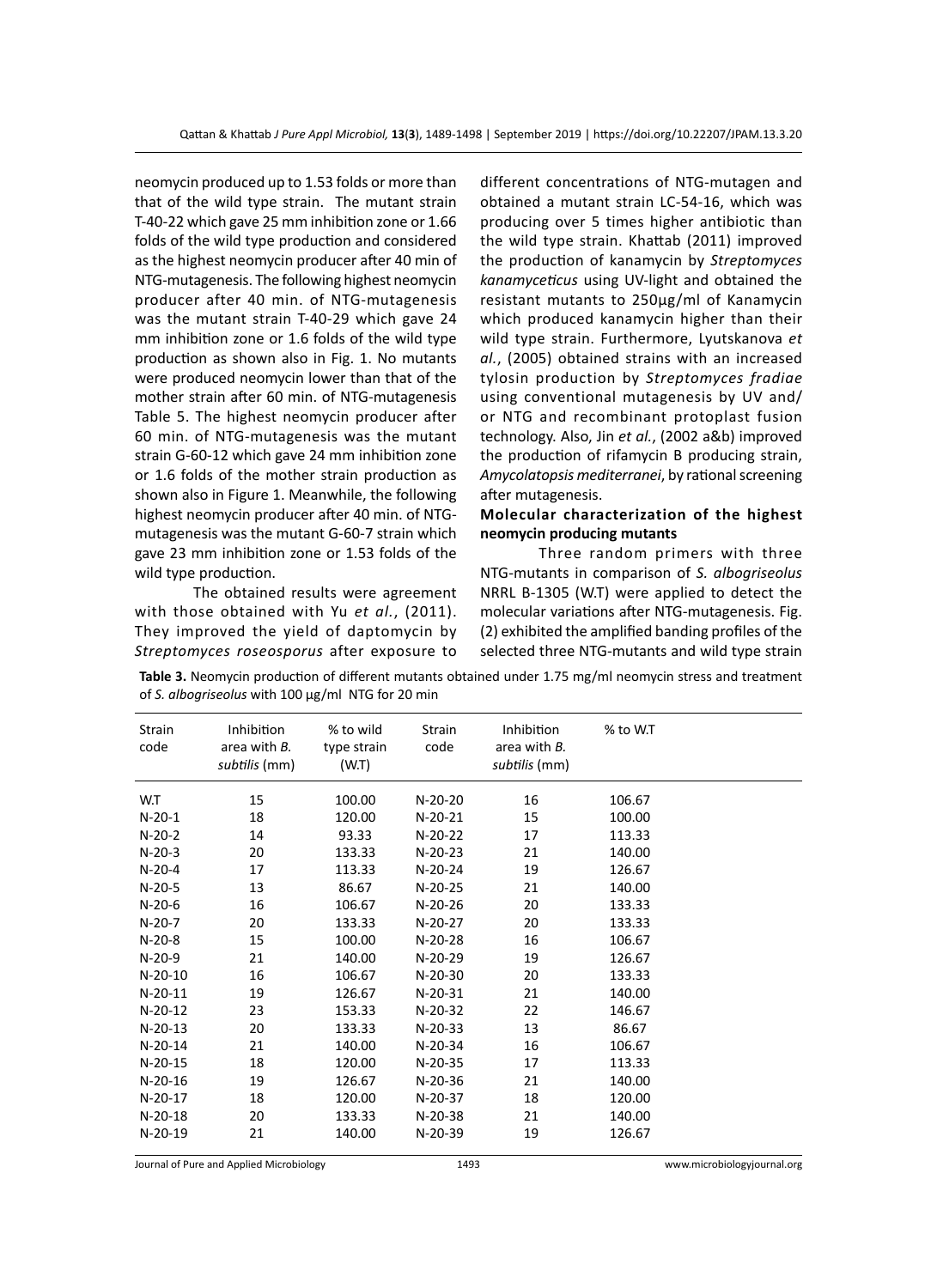when the random primer (R1) was used. Three faint bands (700, 850 and 1000bp) were detected for the original strain (W.T). Also, two very distinct bands (200 and 290 bp) were detected for the original strain (W.T). The mutant strain T-40-29 (lane 3) has the same number of bands and the same molecular weights as the wild type strain. But, the mutant strain G-60-12 (lane 4) did not



**Fig. 2.** DNA amplified banding profiles using primer (R1) based on RAPD for three Superior mutants (Lanes 2 to 4) and *S. albogriseolus* W.T (lane 1) opposite to Sizer™ -1000 plus DNA Marker (lane M). Superior mutants sequence as follows: T-40-22, T-40-29 and G-60-12.

give any bands compared to other tested strains. Furthermore, the mutant strain T-40-29 (lane 2) lost two bands (200 and 1000 bp) compared to the wild type strain and gave two new bands (700 and 1050 bp) compared to the wild type strain and also gave two bands (290 and 850 bp) with the same molecular weight compared to the wild type strain.

Moreover, when using R2 primer (Figure 3) with the tested mutants in comparison of *S. albogriseolus* (W.T) exhibited two distinct amplified bands 600 and 850 bp detected for the original strain. Also, one very faint band (550 bp) was detected for the wild type strain (lane 1). Moreover, all mutant strains gave the two distinct amplified 600 and 850 bp bands except the mutant strain T-40-29 (lane 2) gave a distinctive and unique band (1300 bp) beside the two distinct amplified 600 and 850 bp bands compared to the wild type strain.

At the end of the molecular characterization by R3 primer with the tested mutants in comparison of wild type *S. albogriseolus* strain (Fig. 4), the wild strain ( lane 1) and the mutant strain T-40-22 (lane 2) gave three identical bands of molecular weight (520, 680 and 1850 bp). Also, the mutant strain T-40-29 (lane 3) gave a distinctive and unique band (850 bp) beside the three identical bands of molecular weight (520,

**Table 4.** Neomycin production of different mutants obtained under 1.75 mg/ml neomycin stress and treatment of *S. albogriseolus* with 100 µg/ml NTG for 40 min

| Strain<br>code | Inhibition<br>area with B.<br>subtilis (mm) | % to wild<br>type strain<br>(W.T) | Strain<br>code | Inhibition<br>area with B.<br>subtilis (mm) | % to W.T |
|----------------|---------------------------------------------|-----------------------------------|----------------|---------------------------------------------|----------|
| W.T            | 15                                          | 100.00                            | T-40-16        | 19                                          | 126.67   |
| $T-40-1$       | 17                                          | 113.33                            | $T-40-17$      | 18                                          | 120.00   |
| $T-40-2$       | 16                                          | 106.67                            | T-40-18        | 22                                          | 146.67   |
| $T-40-3$       | 20                                          | 133.33                            | $T-40-19$      | 21                                          | 140.00   |
| $T-40-4$       | 19                                          | 126.67                            | T-40-20        | 16                                          | 106.67   |
| $T-40-5$       | 12                                          | 80.00                             | T-40-21        | 22                                          | 146.67   |
| $T-40-6$       | 16                                          | 106.67                            | $T-40-22$      | 25                                          | 166.67   |
| $T-40-7$       | 20                                          | 133.33                            | $T-40-23$      | 23                                          | 153.33   |
| $T-40-8$       | 19                                          | 126.67                            | T-40-24        | 18                                          | 120.00   |
| $T-40-9$       | 23                                          | 153.33                            | T-40-25        | 19                                          | 126.67   |
| $T-40-10$      | 16                                          | 106.67                            | T-40-26        | 21                                          | 140.00   |
| $T-40-11$      | 18                                          | 120.00                            | T-40-27        | 20                                          | 133.33   |
| $T-40-12$      | 23                                          | 153.33                            | T-40-28        | 18                                          | 120.00   |
| $T-40-13$      | 21                                          | 140.00                            | T-40-29        | 24                                          | 160.00   |
| $T-40-14$      | 20                                          | 133.33                            | T-40-30        | 20                                          | 133.33   |
| $T-40-15$      | 18                                          | 120.00                            | T-40-31        | 23                                          | 153.33   |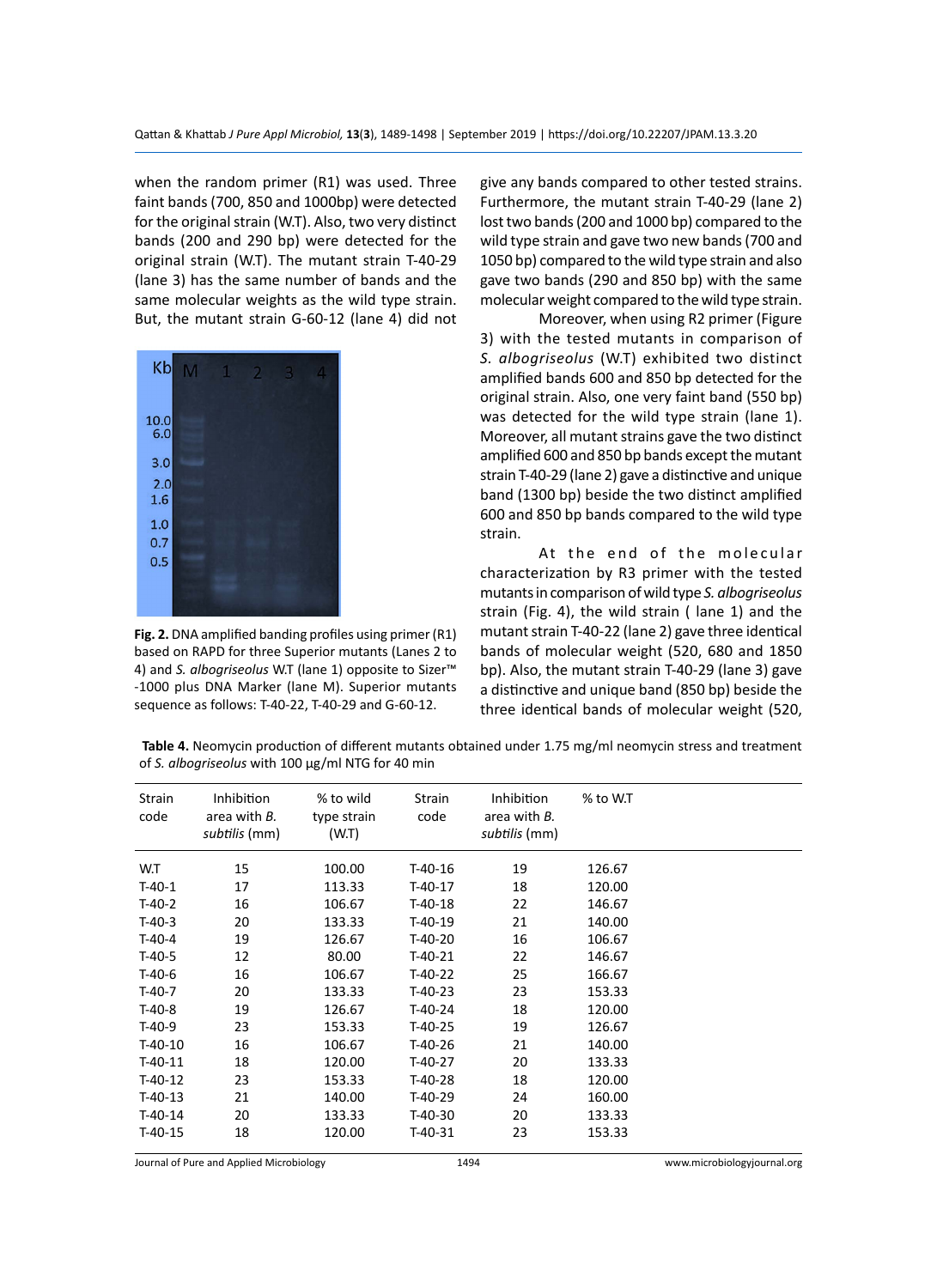680 and 1850 bp) compared to the wild type strain. Finally, the mutant strain G-60-12 (lane 4) lost two bands (520 and 850 bp) compared to the wild type strain.

**Table 5.** Neomycin production of different mutants obtained under 1.75 mg/ml neomycin stress and treatment of *S. albogriseolus* with 100 µg/ml NTG for 60 min

| Strain<br>code  | Inhibition<br>area with <i>B</i> .<br>subtilis (mm) | % to wild type<br>strain (W.T) |  |
|-----------------|-----------------------------------------------------|--------------------------------|--|
| W.T<br>$G-60-1$ | 15<br>16                                            | 100.00<br>106.67               |  |
| $G-60-2$        | 19                                                  | 126.67                         |  |
| $G-60-3$        | 20                                                  | 133.33                         |  |
| $G-60-4$        | 18                                                  | 120.00                         |  |
| $G-60-5$        | 21                                                  | 140.00                         |  |
| $G-60-6$        | 16                                                  | 106.67                         |  |
| G-60-7          | 23                                                  | 153.33                         |  |
| $G-60-8$        | 15                                                  | 100.00                         |  |
| $G-60-9$        | 20                                                  | 133.33                         |  |
| $G-60-10$       | 16                                                  | 106.67                         |  |
| $G-60-11$       | 18                                                  | 120.00                         |  |
| $G-60-12$       | 24                                                  | 160.00                         |  |
| $G-60-13$       | 21                                                  | 140.00                         |  |
| $G-60-14$       | 20                                                  | 133.33                         |  |
| $G-60-15$       | 18                                                  | 120.00                         |  |



**Fig. 3.** DNA amplified banding profiles using primer (R2) based on RAPD for three Superior mutants (Lanes 2 to 4) and *S. albogriseolus* W.T (lane 1) opposite to Sizer™ -1000 plus DNA Marker (lane M). Superior mutants sequence as follows: T-40-22, T-40-29 and G-60-12.

In general, the number of the obtained amplified DNA bands as shown in (Table 6) when used the primer R1 and primer R3 were 12 bands while 10 bands were obtained when used the primer R2. On the other hands, the highest polymorphic bands were exhibited with the primer R1 and the lowest polymorphic bands were exhibited with the primer R3. No polymorphic bands were obtained with the primer R2. Furthermore, when used the primer R2 and primer R3, the produced monomorphic bands are the same number (8 bands) and no monomorphic bands produced when used the primer R1. Moreover, when used the primer R1 and primer R2, the produced unique bands are the same number (2 bands) and one unique bands produced when used the primer R3.

It makes sense that the change in DNA nucleotides must have the effect on RAPD fingerprints. In theory therefore, one change base can detect mutations in genomic DNA by this method. The modifications at the annealing sites of the primer may inhibit annealing and can result in loss of corresponding amplified product. Alternatively, new annealing locations can arise from mutations in the template, thus producing new fragments. Many studies using PCR-RAPD fingerprinting protocols to differentiate of



**Fig. 4.** DNA amplified banding profiles using primer (R3) based on RAPD for three Superior mutants (Lanes 2 to 4) and *S. albogriseolus* W.T (lane 1) opposite to Sizer™ -1000 plus DNA Marker (lane M). Superior mutants sequence as follows: T-40-22, T-40-29 and G-60-12.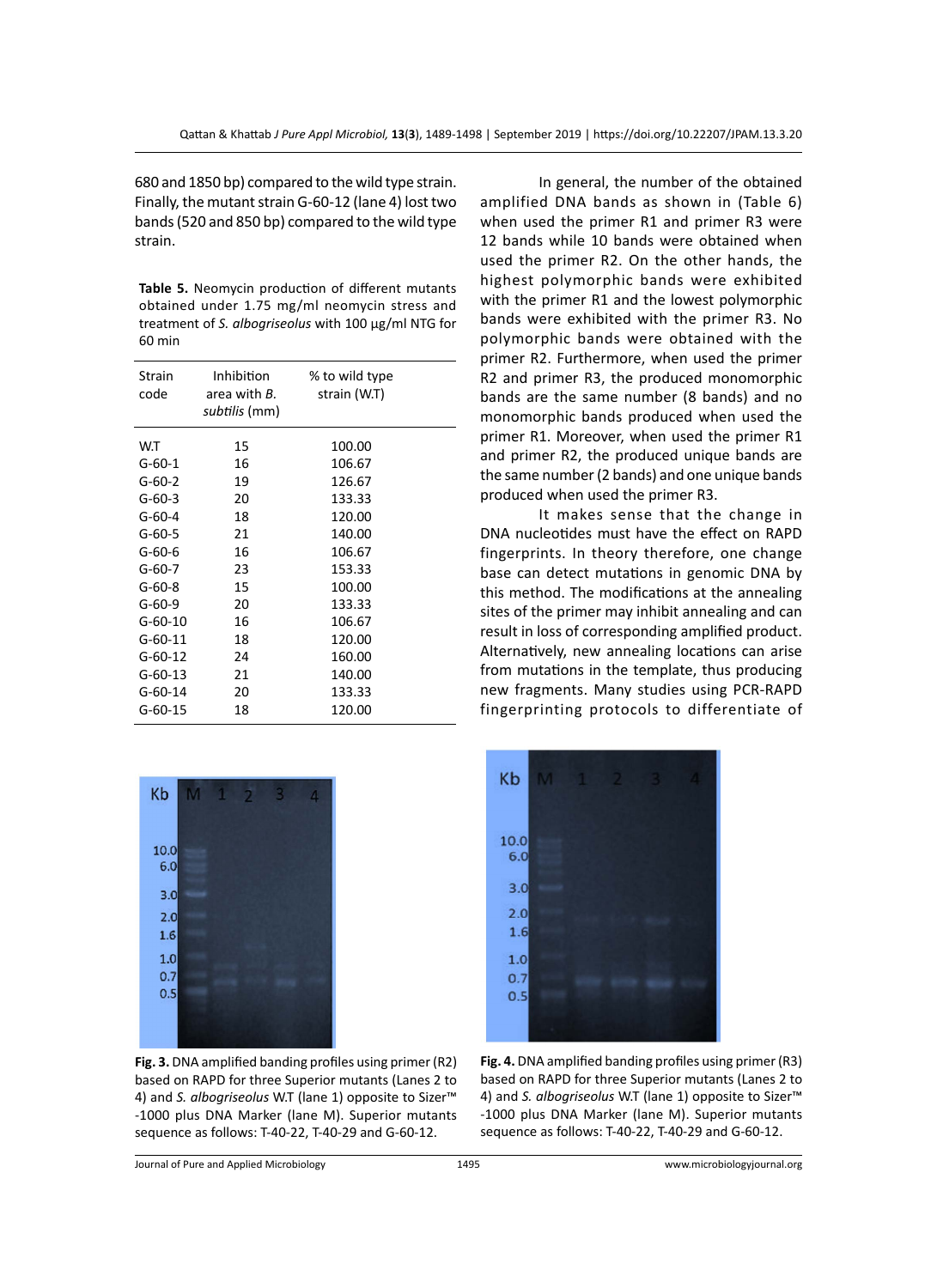bacterial strains and mutants (Schaaper and Dunn, 1987; Welsh and McClelland, 1990; Symonds, 1991; Makino et al., 1994; Shoukry et al., 2013; Subedi *et al*., 2015; El-Sherbini and Khattab, 2018). Furthermore, Yongheng et al., (2011) confirmed that using PCR-RAPD, not only the difference between mutant strains and the wild type strain is identified but variable mutants also could be identified.

#### **Phylogenetic tree in relation to PCR-RAPD assay**

From the PCR-RAPD data, the genetic distance were performed to generate correct relationships based on different genome sites (Table 7). The highest percentage of genetic distance was detected between T-40-29 and W.T (90%) followed by (70%) between T-40-22 and T-40-29. Moreover, the lowest genetic distance matrix (57.10%) was obtained between G-60-12 and W.T, T-40-22 and T-40-29.

As shown in (Fig. 5), the dendrogram based on PCR-RAPD distance indicates separated the mutant T-40-29 and the wild type strain of *S. albogriseolus* into one first cluster and this cluster was linked with the mutant T-40-22 in the second cluster. Finally, the first and second clusters linked with the highly different mutant G-60-12 in the latest cluster.

The above cluster analysis was applied to divide the studied genotypes into groups which could be reflecting the genetic diversity of the



**Fig. 5.** Dendrogram using Average Linkage of the three mutant strains in comparison with W.T based on PCR-RAPD assay.

| Table 6. Types and number of the amplified DNA bands as well as the total polymorphism percentage generated |  |  |  |
|-------------------------------------------------------------------------------------------------------------|--|--|--|
| by three RAPD primers                                                                                       |  |  |  |

| Primer<br>code | Total<br>bands | Monomorphic<br>bands | Unique<br>bands | Polymorphic<br>bands | Polymorphic<br>percentage |  |
|----------------|----------------|----------------------|-----------------|----------------------|---------------------------|--|
| R <sub>1</sub> | 12             |                      |                 | 10                   | 83.33%                    |  |
| R <sub>2</sub> | 10             | 8                    |                 | 0                    | 0.00%                     |  |
| R <sub>3</sub> | 12             | 8                    |                 | 3                    | 25.00%                    |  |
| Total          | 34             | 16                   |                 | 13                   | ۰                         |  |

**Table 7.** Relationship between the tested mutant strains against wild type strain based on RAPD analysis (Proximity Matrix)

| Strain<br>code | W.T   | T-40-22 | $T-40-29$ | $G - 60 - 12$ |
|----------------|-------|---------|-----------|---------------|
| W.T            | 1.000 | 0.700   | 0.900     | 0.571         |
| $T-40-22$      | 0.700 | 1.000   | 0.700     | 0.571         |
| $T-40-29$      | 0.900 | 0.700   | 1.000     | 0.571         |
| $G-60-12$      | 0.571 | 0.571   | 0.571     | 1.000         |

excellent neomycin producer mutants. Moreover, the dendogram illustrated that the new genotype (mutant T-40-29) which assumed to be highly neomycin producer was grouped together in one cluster, but the other new genotypes were highly different and located in other clusters.

The obtained results are in agreement with those reported by (Yongheng *et al*., 2011; Shoukry *et al.*, 2013; Khattab *et al.*, 2018). The five different mutants which superior for ochratoxin

Journal of Pure and Applied Microbiology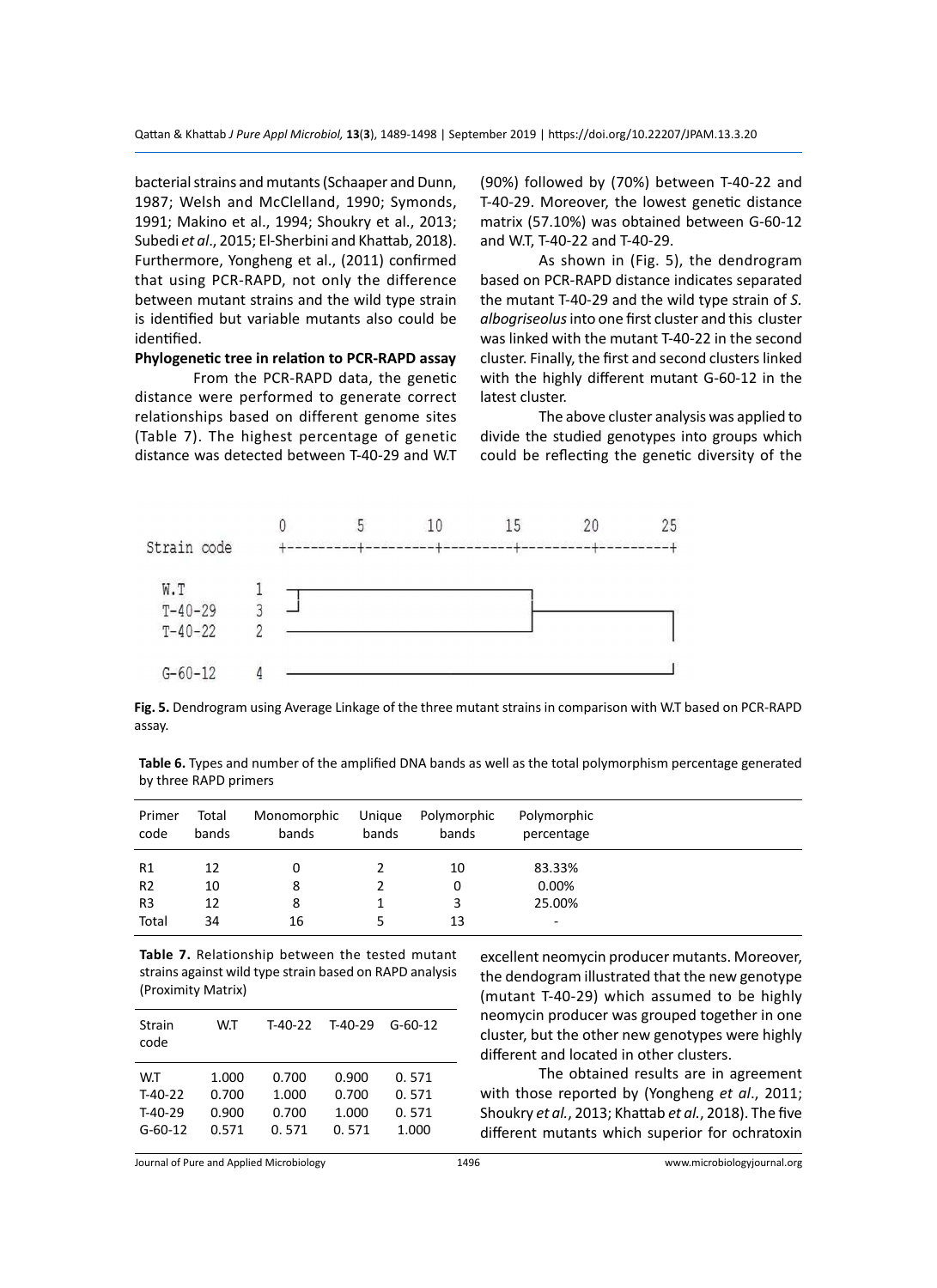biosorption and the wild type strain of *Lb. delbrueckii* NRRL B-1024 were separated into two main clusters based on RAPD analysis (Khattab *et al.*, 2018).

#### **Conclusion**

Enhancement of neomycin productivity using *S. albogriseolus* mutant strains after NTGmutagenesis was produced by this manuscript. Moreover, variations in some excellent mutants PCR-RAPD profiles in relation to the wild type strain were detected and these variations at the same time proved as evidence of genetic deverisity of *S. albogriseolus* mutants. Also, phylogenetic analysis was used to divide the studied mutants into clusters which could reflect the genetic diversity of the new superior neomycin mutants.

#### **ACKNOWLEDGEMENT**

None.

#### **Conflict of Interest**

The authors declares that there is no conflict of interest.

#### **Authors' Contribution**

All authors listed have made a substantial, direct and intellectual contribution to the work, and approved it for publication.

#### **Funding**

None.

## **Data Availability**

 All data is freely available from the corresponding author on request.

#### **Ethics Statement**

Not applicable.

#### **References**

- 1. Benedict R.G., O.L. Shotwell, T.G. Pridham, L.A. Lindenfelser, W.C. Haynes. The production of the neomycin complex by *Streptomyces albogriseolus* nov. sp. *Antibiot. & Chemother.*, 1954; **4**: 653-656.
- 2. Bottero V., S. Sadagopan, K.E. Johnson, S. Dutta, M.V. Veettil, B. Chandran. Kaposi's sarcoma-associated herpesvirus-positive primary effusion lymphoma tumor formation in NOD/SCID mice is inhibited by neomycin and neamine blocking angiogenin's nuclear translocation. *J. Virol.*, 2013; **87**(21): 11806–11820. https://doi.org/10.1128/JVI.01920-13.
- 3. Caetono-Anolles G. Amplifying DNA with arbitrary oligonucleotide primers. *PCR Methods Applic.*, 1993; **3**: 85–94. https://doi.org/10.1101/gr.3.2.85.
- 4. Cerda-Olmedo E., P.C. Hanawalt. Macromolecular action of nitrosoguanidine in *Escherichia coli*. *Biochimica et Biophysica Acta (BBA) - Nucleic Acids and Protein Synthesis*, 1967; **142**: 450–464. https://doi.org/10.1016/0005-2787(67)90626-0.
- 5. El-Bondkly A.M., A.A. Khattab. Clavulanic acid and cephamycin improvement in *Streptomyces clavuligerus* by inducing combined resistant mutations and protoplast fusion. *Egypt J. Genet. Cytol.*, 2004; **33**: 217- 230.
- 6. El-Sherbini A., A.A. Khattab. Induction of novel mutants of *Streptomyces lincolnensis* with high lincomycin production. *J. Appl. Pharm. Sci.*, 2018; **8**: 128-135.
- 7. Gause G.F., T.P. Preobrazhenska, E.S. Kudrina, N.O. Blinov I.D. Rjabova, and M.A. Sveshnikova. Problems Pertaining to the Classification of Actinomycetesantagonists [in Russian]. Medgiz. Moscow, Russia, 1957.
- 8. Hammer O., D.A.T. Harper, P.D. Ryan. PAST: Paleontological Statistics Software Package for Education and Data Analysis. *Palaeontologia Electronica*, 2001; **4**(1): 1-9.
- 9. Ikeh E.I. Methicilin-resistant Staphylococcus aureus (MRSA) at Jos University Teaching Hospital. *African J. Clinic. Exp. Microbiol.*, 2003; **4**: 52-55. https://doi. org/10.4314/ajcem.v4i1.7324.
- 10. Jacela J.Y., J.M. Derouchey, M.D. Tokach, R.D. Goodband, J.L. Nelssen, D.G. Renter, S.S. Dritz. Feed additives for swine: fact sheets - acidifiers and antibiotics. *J. Swine Health Prod.*, 2009; **17**(5): 270–275. https://doi.org/10.4148/2378-5977.7071.
- 11. Jin Z.H., J.P. Lin, Z.N. Xu, P.L. Cen. Improvement of industry-applied rifamycin B-producing strain, *Amycolatopsis mediterranei*, by rational screening. *J. Gen.Appl. Microbiol.*, 2002a; **48**: 329–334. https://doi. org/10.2323/jgam.48.329.
- 12. Jin Z.H., M.R. Wang, P.L. Cen. Production of teicoplanin by valine analogue-resistant mutant strains of *Actinoplanes teichomyceticus*. *Appl. Microbiol. Biotechnol.*, 2002b; **58**: 63–66. https://doi. org/10.1007/s00253-001-0872-9.
- 13. Khattab A.A. Genetic construction of superior strains of *Streptomyces kanamyceticus* for kanamycin production. *Egypt J. Biotechnol.*, 2011; **39**: 95- 109.
- 14. Khattab A.A., A.M. El-Bondkly. Construction of superior *Streptomyces noursei* fusants for nystatin and antibacterial antibiotic production. *Arab J. Biotechnol.*, 2006; **9**: 95 - 106.
- 15. Khattab A.A., M. I.M. Ibrahim, A. EL-Kady. Ochratoxin A biosorption onto genetically improved of *Lactobacillus delbrueckii* mutants. *Int. Food. Res. J.*, 2018; **25**: 515- 522.
- 16. Li Y., H. Tan. Biosynthesis and molecular regulation of secondary metabolites in microorganisms. *Sci. China Life Sci.*, 2017; **60**(9): 935–938. https://doi. org/10.1007/s11427-017-9115-x.
- 17. Lynch M. The similarity index and DNA fngerprinting. *Molecular Biology and Evolution*, 1990; **7**(5): 478-484. 18. Lyutskanova D.G., M.M. Stoilova-Disheva, V.T.

Journal of Pure and Applied Microbiology 1497 www.microbiologyjournal.org